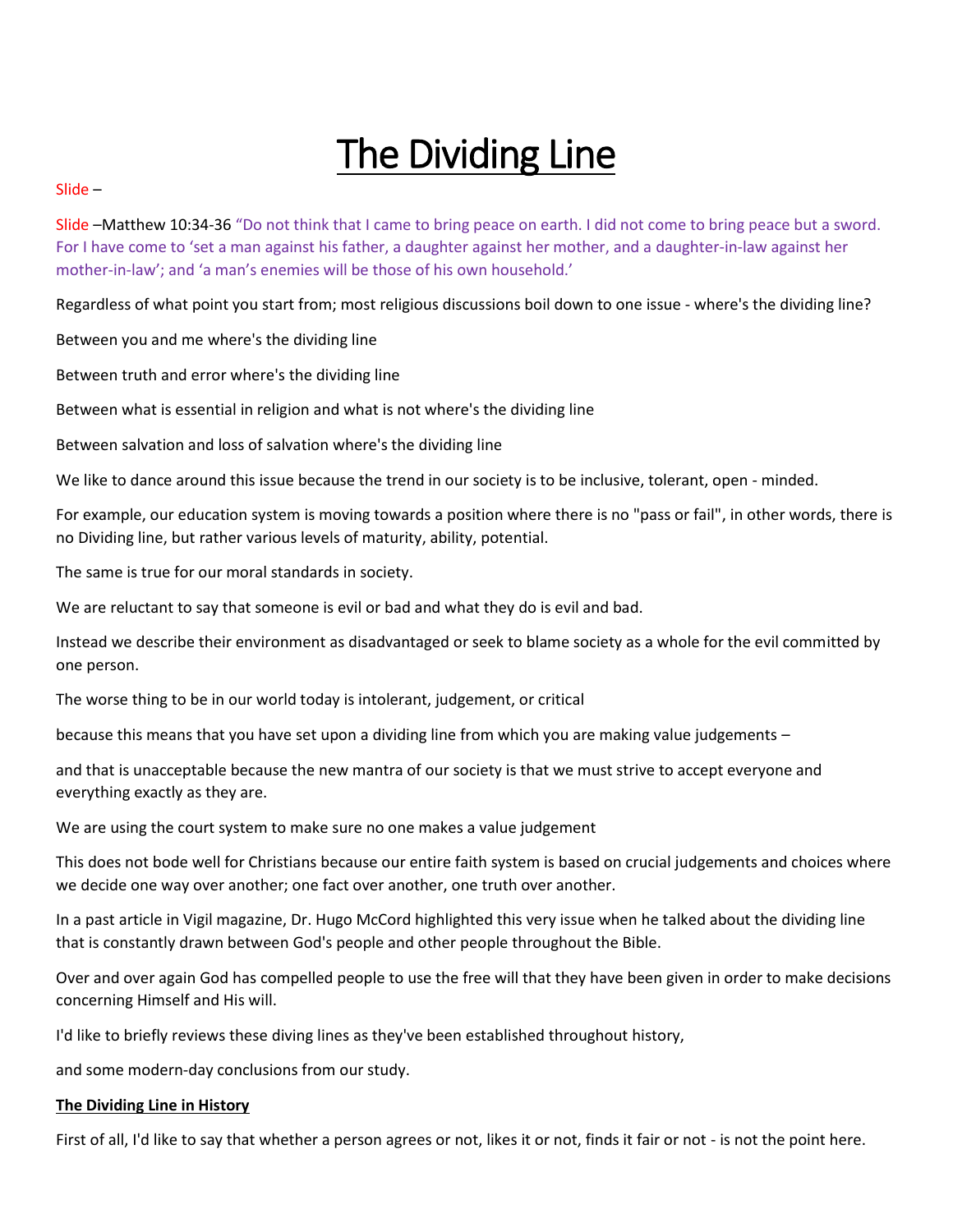The point is that the Bible does draw dividing lines and asks people to line up on one side or the other,

and it has done this from the very beginning.

For example:

Adam had to choose to eat the fruit or not eat the fruit and suffer the consequences.

Noah had to build the boat or stay on dry land.

Abraham had to go to Canaan or stay home.

Moses had to face the Pharaoh or remain in hiding.

Esther had to speak up or remain silent.

Joseph had to take Mary as his wife or divorce her.

Matthew had to follow Jesus or stay in the tax booth.

Even Jesus had to go to the cross or return to Nazareth where He began His earthly life.

All dividing lines.

God draws a line in the sand for each and every person, sooner or later,

and asks them to stand with Him or reject His offer by their choice.

We accept God's will in our life by choosing it

Or we reject it by choosing it.

As I said before, this principle, this scenario is repeated over and over in the Bible.

Now the people I've just mentioned, and their choices were special cases because they were asked to serve God and His purpose in special ways and so their dividing lines were unique to their situation and God's call:

After all - God doesn't call everyone to build an arc or be the earthly parent of the Messiah –

these were special "one - time" choices for these people; a "one time" dividing line.

However, there is another dividing line that appears over and over again that isn't just for leaders and prophets but is for everyone.

The basic dividing line has always served to separate those who were saved from those who were lost;

those who, of their own free will, were accepted by God,

from those who of their own free will, were rejected by Him.

You could say that this is the bottom line as far as dividing lines are considered.

The Bible refers to this essential dividing line as Baptism.

#### Slide -**The Dividing Line of Baptism**

From the very earliest times when God began to communicate with man concerning his salvation (Time of Noah) –

to the last communication about His salvation (Time of Jesus) –

Baptism, in one form or another has served as the physical and historical dividing line between being saved or lost.

Allow me to list some of the examples of this: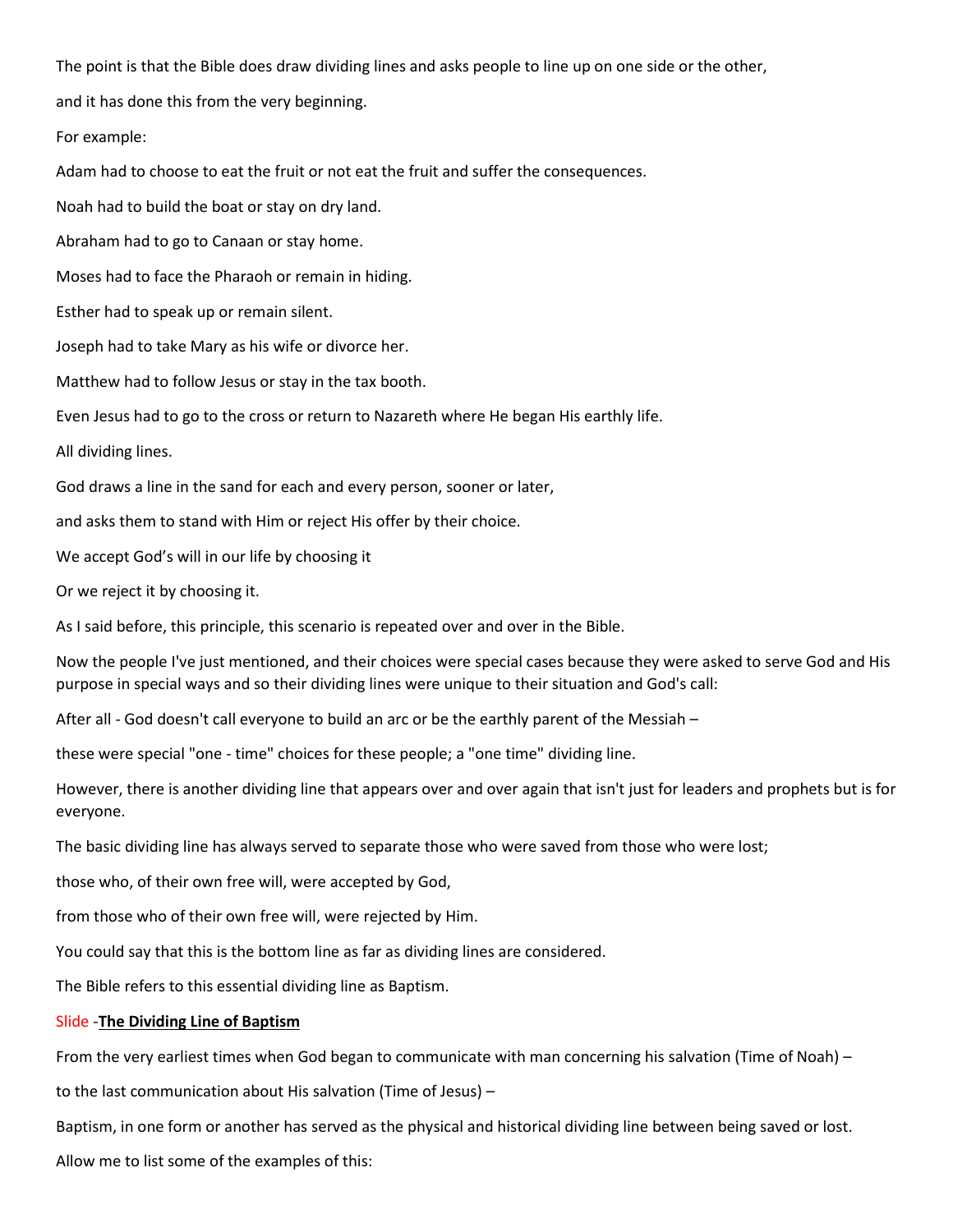#### Slide -**1. Noah's Baptism**

Slide -I Peter 3:20-21 "when once the Divine longsuffering waited in the days of Noah, while the ark was being prepared, in which a few, that is, eight souls, were saved through water. There is also an antitype which now saves us—baptism"

Peter compares the salvation of Noah, his family through the watery flood, to the baptism that believers received in his day.

His point here is that the dividing line between life and death for Noah, just like the Christians of Peter's day was the water.

For Noah those who were saved were above the water in the boat (the unsaved were drowned).

Slide -I Peter 3:21 "There is also an antitype which now saves us—baptism (not the removal of the filth of the flesh, but the answer of a good conscience toward God), through the resurrection of Jesus Christ"

For Peter those who were saved had their consciences cleansed by the water of baptism (the unsaved remained in their guilt and condemnation).

Regardless of the century, water was the dividing line between saved and unsaved.

One was a baptism through the flood, the other a baptism by immersion –

both produced salvation for their recipients and was understood this way by them.

### Slide -**2. Israelite's Baptism**

The Israelites, as they escaped from Egyptian bondage, did not consider themselves saved until after they passed through the parted waters of the Red Sea.

## A. Before they passed through, they were very afraid of death –

Slide -Exodus 14:10-12 "And when Pharaoh drew near, the children of Israel lifted their eyes, and behold, the Egyptians marched after them. So they were very afraid, and the children of Israel cried out to the Lord. Then they said to Moses, "Because there were no graves in Egypt, have you taken us away to die in the wilderness? Why have you so dealt with us, to bring us up out of Egypt? Is this not the word that we told you in Egypt, saying, 'Let us alone that we may serve the Egyptians'? For it would have been better for us to serve the Egyptians than that we should die in the wilderness."

B. Note Moses' answer to them regarding the "dividing line" of their salvation ―

Slide -Exodus 14:13 "And Moses said to the people, "Do not be afraid. Stand still, and see the salvation of the Lord, which He will accomplish for you today. For the Egyptians whom you see today, **you shall see again no more forever**."

This is the experience Paul is referring to when he talks about the Israelites being baptized into Moses in

Slide -I Corinthians 10:1-2 "Moreover, brethren, I do not want you to be unaware that all our fathers were under the cloud, all passed through the sea, all were baptized into Moses in the cloud and in the sea"

Paul compares the definitive point where the Israelites were saved from the Egyptians, Baptism into Moses through the cloud and sea

He compares that to the definitive point where Christians are saved, Baptism into Christ through the immersion in water.

Slide -I Corinthians 10:4-5 "For they drank of that spiritual Rock that followed them, and that Rock was Christ. But with most of them God was not well pleased, for their bodies were scattered in the wilderness."

His warning to the Corinthians was that even though the Israelites were safe they went back to disbelief and idolatry and died in the desert;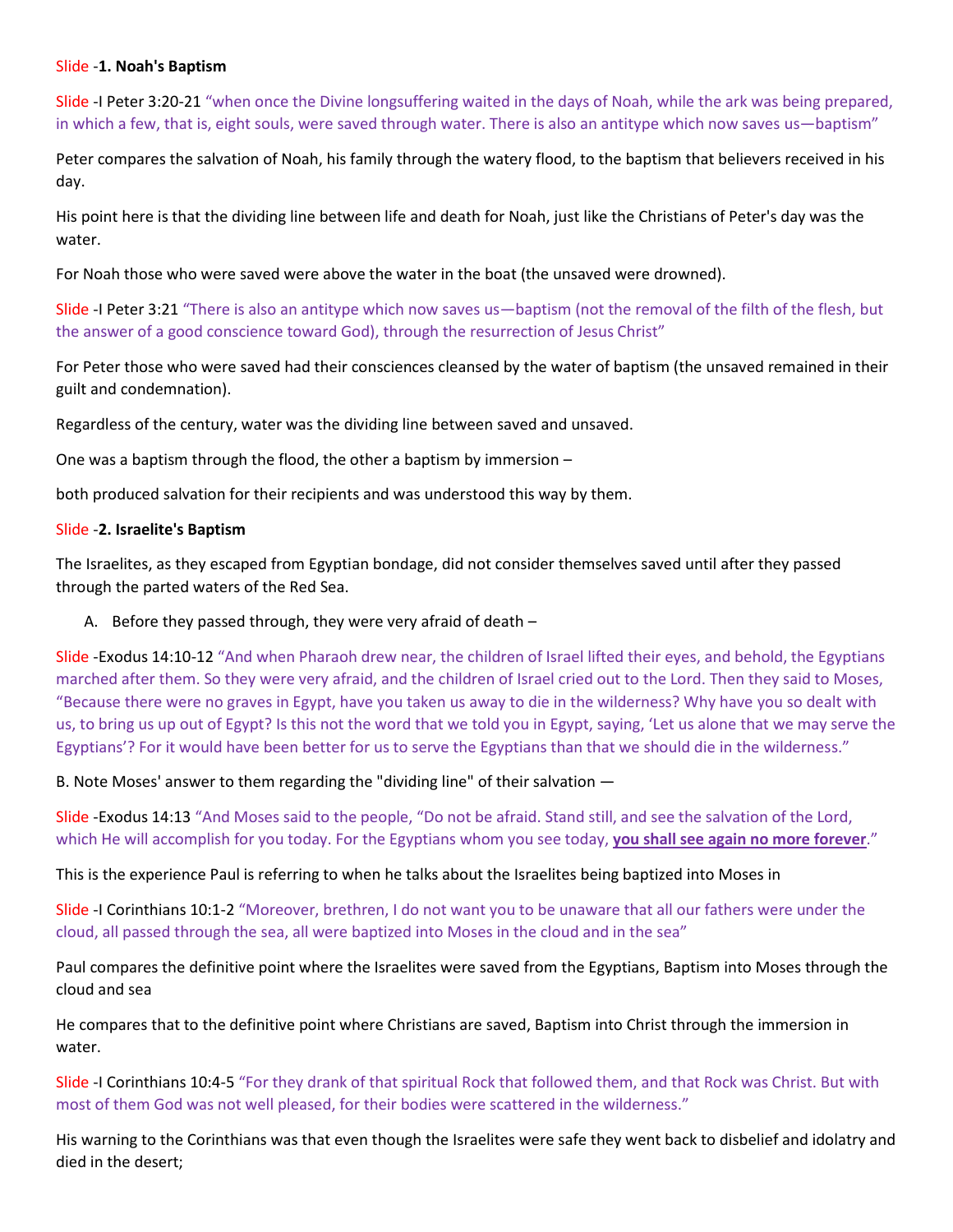the Corinthians, he says, should be careful not to repeat their mistake.

The point I make for our lesson's that there was a definite point, a dividing line between safety and loss.

For the Israelites it was the Baptism in the Red Sea as it parted around them to let them go through.

For Paul's readers it was the Baptism of Jesus that allowed them to safely pass from death to life.

Those who **refused** to pass through the cloud and sea were surely killed; it was definitely a dividing line for life or death.

#### Slide -**3. The Baptism of John**

John the Baptist was the last of the Old Testament prophets and his particular task was to prepare the people for the coming of the Messiah (Luke 1:17).

His baptism was the dividing line between those who accepted his message and were preparing for the appearance of Christ and those who did not.

Slide -Luke 7:29-30 "And when all the people heard Him, even the tax collectors justified God, having been baptized with the baptism of John. But the Pharisees and lawyers rejected the will of God for themselves, not having been baptized by him."

How did they reject? Did they heckle him? Did they write an article about him? Did they denounce him at the temple?

Is that how they rejected him?

No, as it says the Pharisees and lawyers rejected the will of God for themselves.

Note the Bible says that the dividing line was the baptism of John:

not the intention to be baptized

not the agreement that John's baptism was a good thing

not, even the belief that John's message was true.

Acceptance or rejection of God's counsel or will was decided at baptism,

That was the dividing line between those who did what God wanted them to do and those who **did not** want to do what God wanted them to do.

This is the reason Jesus Himself was baptized by John - He knew where the dividing line was!

#### Slide -**4. The Baptism of Jesus**

Slide -Matthew 28:18-19 "And Jesus came and spoke to them, saying, "All authority has been given to Me in heaven and on earth. Go therefore and make disciples of all the nations, baptizing them in the name of the Father and of the Son and of the Holy Spirit"

And then also a comparable passage we usually read together

Slide -Mark 16:16 "He who believes and is baptized will be saved; but he who does not believe will be condemned."

The baptism of Jesus is the final dividing line established by God.

Immersion in water in the name of Jesus for the forgiveness of sins and reception of the Holy Spirit if the true dividing line of which all others pointed to or were a shadow of.

Peter rose up and preached to thousands who had congregated in Jerusalem for the Pentecost feast

and drew the dividing line that has remained since and will remain until Jesus returns: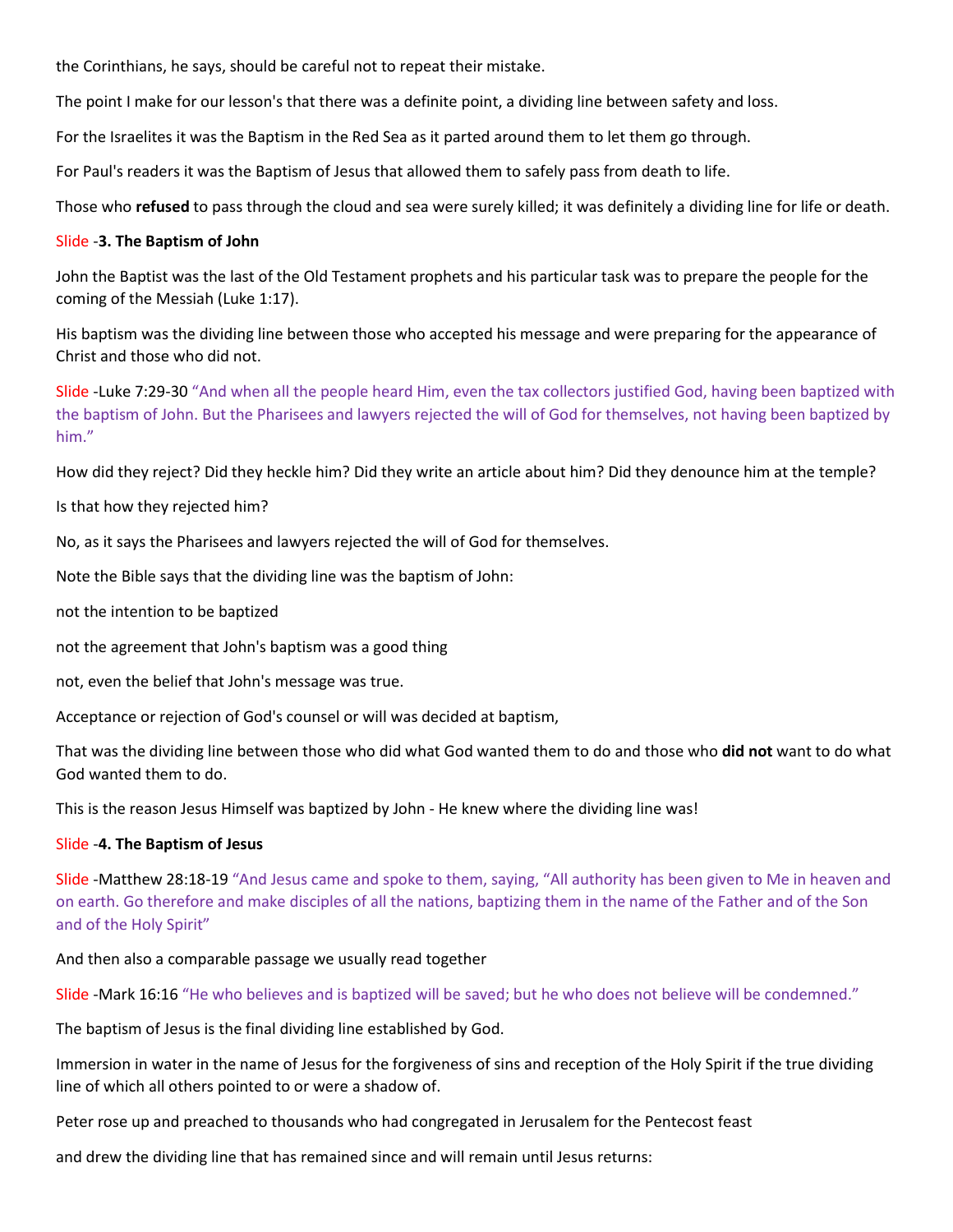Again, I am reading familiar passages, things we know, things that we have heard before.

Things the establish in our minds this dividing line

Slide -Acts 2:38-41 "Then Peter said to them, "Repent, and let every one of you be baptized in the name of Jesus Christ for the remission of sins; and you shall receive the gift of the Holy Spirit. For the promise is to you and to your children, and to all who are afar off, as many as the Lord our God will call."

Slide -And with many other words he testified and exhorted them, saying, "Be saved from this perverse generation." Then those who gladly received his word were baptized; and that day about three thousand souls were added to them."

On that day about 3,000 people responded to that message and aligned themselves with Jesus Christ through baptism.

There were more than 3,000 people there but only about 3,000 made the decision to cross the line and be with Christ.

These people along with so many others before them and since them to this day,

understood that baptism is the dividing line between so many essential blessings from.

I've mentioned some this morning such as:

The dividing line between destruction and life for the people in Noah's day.

Slavery and freedom in Moses' day.

Guilt or forgiveness at John's calling.

Salvation or Condemnation by Jesus.

These are some of the references,

but there are many more that reinforce the idea that Baptism is the dividing line established by God for those He accepts and those He rejects,

for those who have His blessings and those who don't.

For example:

Slide -Ananias tells Paul, Acts 22:16 "And now why are you waiting? Arise and be baptized, and wash away your sins, calling on the name of the Lord.'"

A dividing line for those whose sins are washed away and those whose sins are not washed away.

When Peters and some apostles were brought on front of the Jewish leaders a second time for teaching in the name of Jesus, Peter said;

Slide -Acts 5:32 "And we are His witnesses to these things, and so also is the Holy Spirit whom God has given to those who obey Him."

A dividing line for those who possess the Holy Spirit and those who don't.

Slide -Galatians 3:27 – "For as many of you as were baptized into Christ have put on Christ. "

A dividing line for those who are "in Christ" and those who are not.

Slide -John 3:5 "Most assuredly, I say to you, unless one is born of water and the Spirit, he cannot enter the kingdom of God."

A dividing line for those who are in the kingdom of God and those who are not.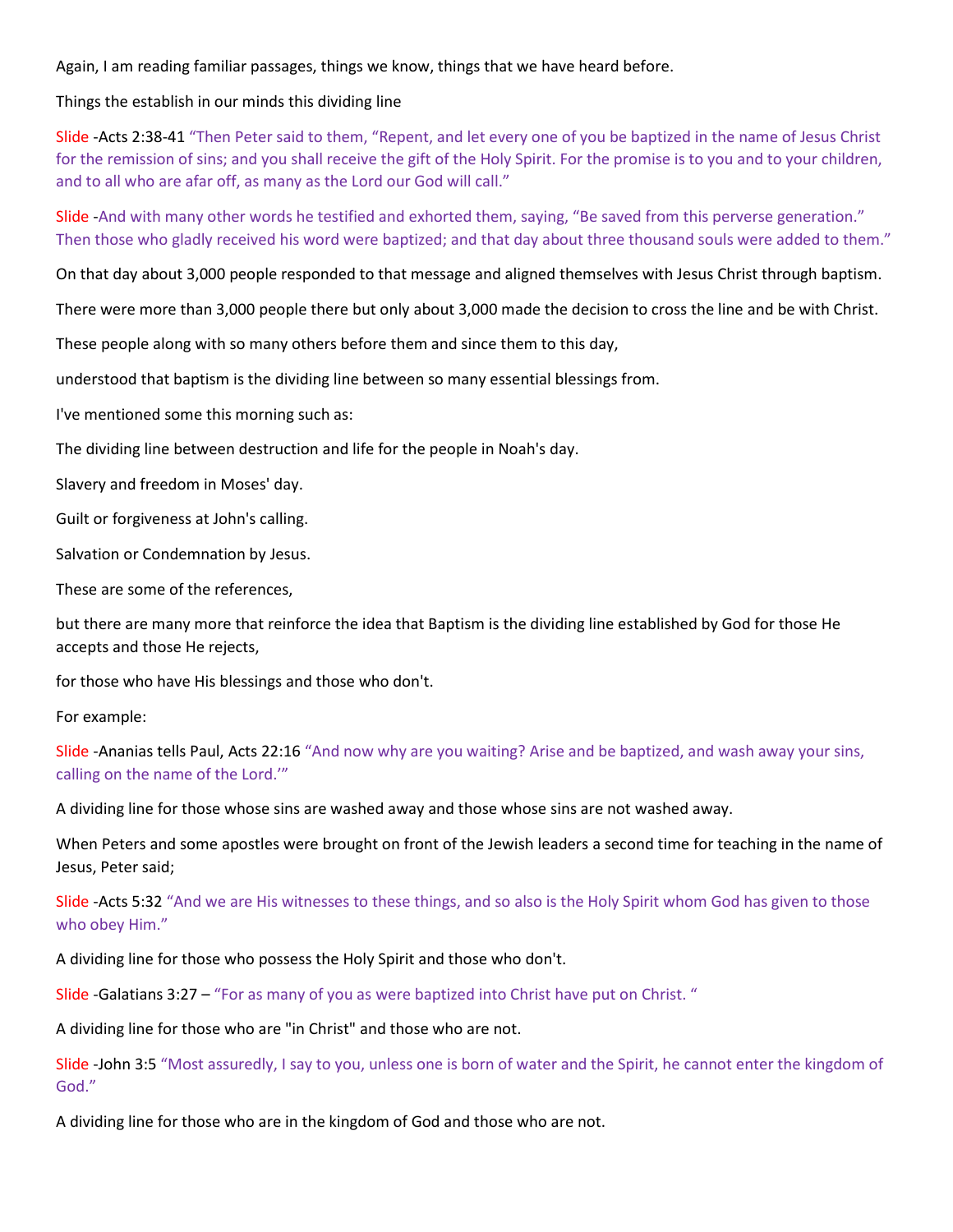Slide -1 Corinthians 12:13 - A dividing line for those who are in the **body of Christ** and those who are not. "by one Spirit we were all baptized into one body."

The Bible is very clear on this issue,

Baptism separates for all eternity those who will share eternal life with Christ from those who will endure eternal suffering without Him.

This is not a popular idea in this day of political correctives -- that some are definitely saved and some are definitely lost

that there is an unmistakable line that divides them forever.

Not popular, not easy, not comforting, but true, and if true moves us to consider and reconsider some important question for ourselves.

Now one of the basic things about preaching is you can't preach everything you know about a topic in 30 minutes.

Some of you maybe thinking well I haven't mentioned faith at all. And that is important but for another sermon.

Or what about the confessing that Jesus Christ is the Son of God, I thinking you know this.

I am trying to emphasis the physical, historical moment dividing line.

Because belief is a gradual thing, you don't wake up one morning and fully believe everything you know and believe

It is gradual, it's a process.

Well you haven't mentioned repentance and that is important too.

As long as I have been a Christian, about 40 years and you know what, I am still repenting.

Everyday repenting, we are all repenting. And confessing in some way everyday

I am not talking about these issues or that process

I am talking about historical moment in time where one thing is divided for another

And the Lord has given us this information in the Scriptures and it's very clear that baptism is that historical moment

So if we understand this then we ought to ask ourselves some questions.

Questions to consider:

Slide -Q1: Is It okay to establish this line? Is this just a Church of Christ thing or a Michael Shingledecker thing?

A1: YES. Why? Because the Bible establishes it!

People are afraid to be called narrow-minded, legalistic, uncaring, judgmental.

People who accuse us of this do so because they don't want to deal with the line God has established so they attack the messenger.

Brothers and sisters the line is already there, very clear, very defined –

we are simply taking our stand on the side God commands all men and women to take and that is obedience.

The teaching that a person is saved only when they are immersed (Baptized) in Jesus' name is not a "Church of Christ" thing - it's a Bible thing.

When people reject or ridicule this, they reject the Word not us.

Our job is to keep the line where it is.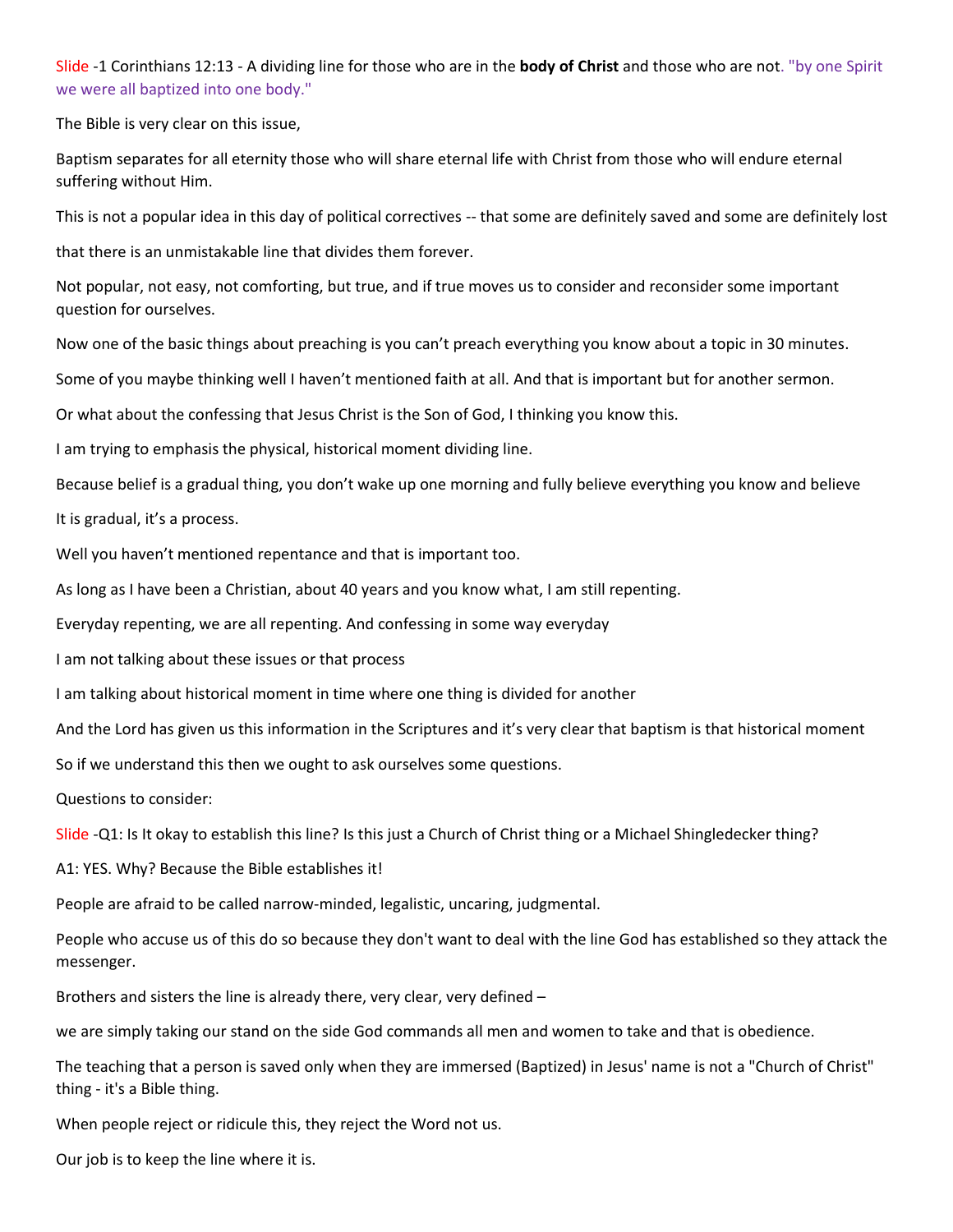Not move it around.

Instead of changing the people with the Gospel let's move the line.

We feel like we want to move the line in order to include everyone.

Not allowed to do that.

Slide -Q2: Is it okay to verify someone's baptism before accepting them as a Christian, before accepting them as members of Christ's body, the church?

A2: Yes, of course it is!

Paul the Apostle did this very thing with a group of brethren at Ephesus in Acts 19.

He learned from them that they had been baptized correctly by immersion in water but for the wrong reason (they were baptized into John the Baptist's baptism long after it had been replaced by Jesus' baptism.

So, he questioned their baptism because he knew it was the dividing line and when he learned that it was done incorrectly, he baptized all of them again -- this time for the right reason.

These men were sincere, zealous, spiritual, and thought they were O.K. but they were not O.K.

Only when Paul re-baptized them were, they in line with God's command.

We don't have the right to change the line to suit our feelings or traditions,

but we do have the right to point out where the line is to those who are mistaken.

I'm sure that the Ephesians that Paul re-baptized didn't criticize him for caring enough to make sure they were O.K.

Slide -Q3: Is It okay to check my own baptism?

A3: YES!

Some think they are being traitors to their own families or being childish if they re-examine their own baptism.

They believe (incorrectly) that by re-examining their baptism they are rejecting or condemning family members or former teachers who originally taught them.

What they are really doing is searching for the truth and **then obeying the truth for themselves.**

Jesus said, "If you love me you will keep my commandments" (John 14:15).

If we learn that Jesus' word is in conflict with what we've been taught originally,

Then we have to go with what Jesus taught not what my uncle taught me in Sunday school.

It's not a question of loving family less, it's a question of loving Jesus more.

If we don't do what's right, there is absolutely no hope to convince those we love to do it either.

We simply share in their mistake.

Jesus also said, "What will a man give in exchange for his soul?" (Matthew 16:26).

The person who is telling you that you're being foolish or childish for re-examining your baptism is Satan, not Jesus.

Anything Satan can do to block you from obeying the Lord, he will.

Your soul is the most precious possession and examining everything that affects it is wise and spiritual.